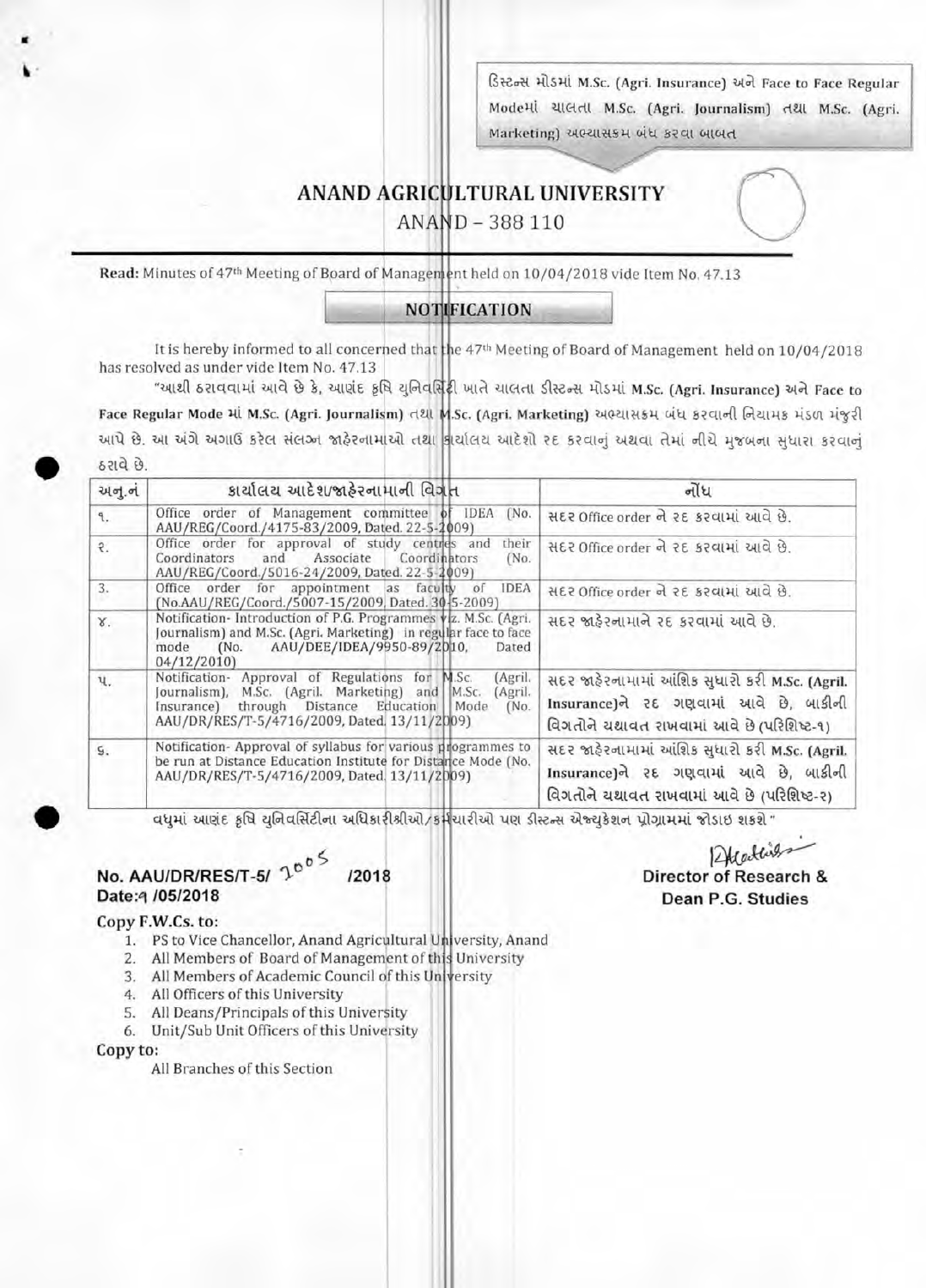<u>પરિશિષ્ટ-૧</u>

Approval of Regulations for M.Sc. (Agril. Journalism) and M.Sc. (Agril. Marketing) through Distance Education Mode (Revised)

## ANAND AGRICULTURAL UNIVERSITY

ANAND - 388 110

•

Read: Resolution of 47th meeting of Board of Management held on 10/04/18 vide item No. 47.13

## **NOTIFICATION-REVISED**

It is hereby notified to all concerned that the 47<sup>th</sup> meeting of Board of • Management held on 10.04.18 has resolved as under vide item No. 47.13:

" It is resolved that the introduction of Master Degree courses in (1) M.Sc (Agril. Marketing), and (2) M.Sc (Agri]. Journalism) as new post-graduate courses in the University through Distance Education Mode are approved."

No. AAU/DR/RES/T-5/  $\frac{1}{6}$ <sup>66</sup> /2018<br>Date: a /05/2018

Attended Apples<br>Birector of Research & **Dean Faculty of PG Studies** 

### **Copy F.W.Cs. to:**

- 1. All Members of Board of Management of this University **Copy F.W.Cs. to:**<br>1. All Members of Board of Management of this University<br>2. All Members of Academic Council of this University
	-
	- 3. All Officers of this University
	- 4. All Deans/Associate Deans of this University
	- 5. Unit/Sub Unit Officers of this University

#### Copy to:

- 1. PS to Vice-Chancellor, Anand Agricultural University, Anand
- 2. All Branches of this Section
- 3. All the Concerned Principal Investigator of the Project
- 4. S.O. File
- 5. Adm branch, Director of Research Office, Anand Agricultural University, Anand for information